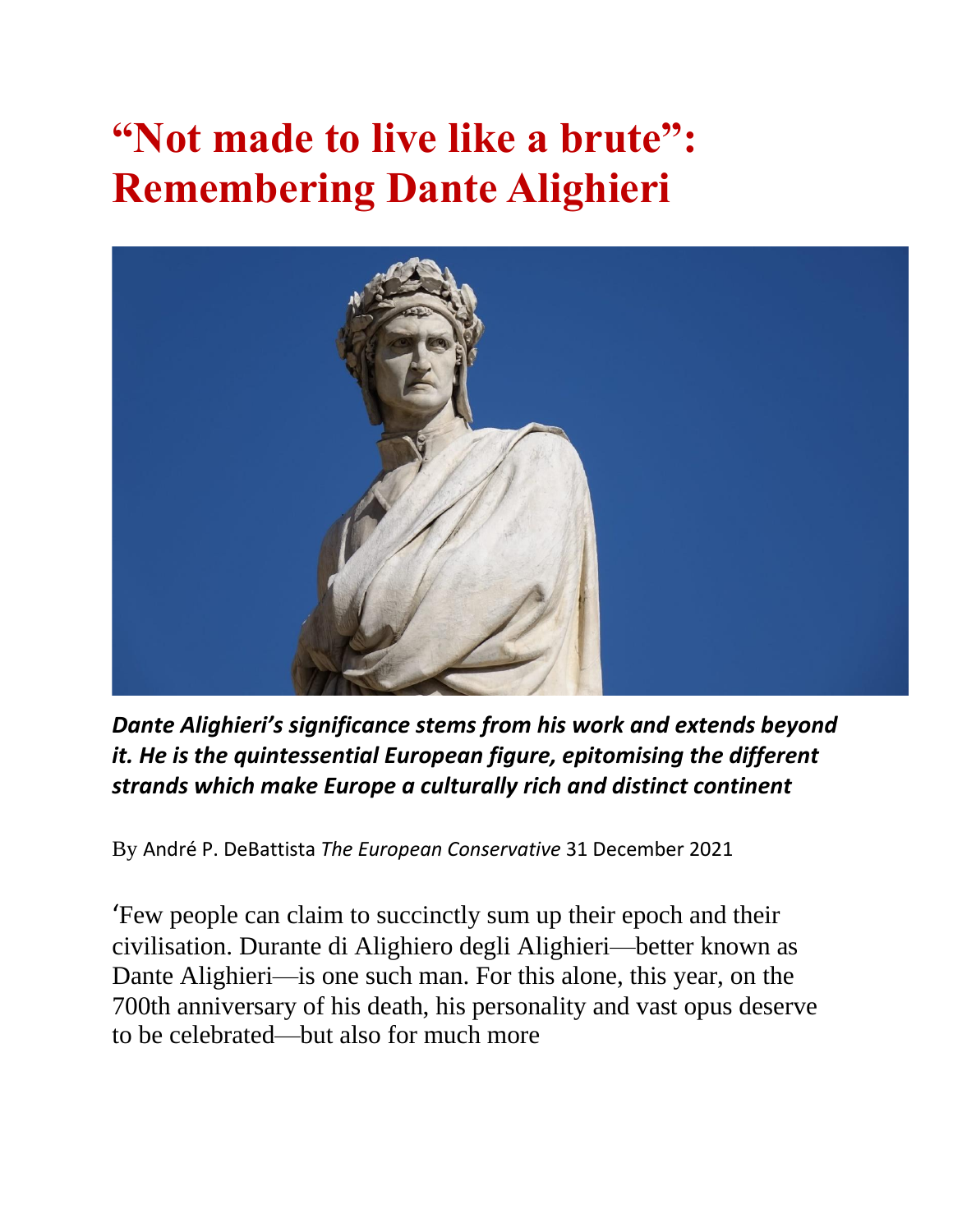During his lifetime, his politics were divisive. Florence, the city he loved and wrote about sent him into exile. It was in exile that he wrote his best and most well-known works. He died away from his homeland ("*parvi Florentia mater amoris*" was famously inscribed on his tombstone in Ravenna). Attempts to try Dante for heresy in the years following his death failed.

As the significance of his work became more apparent, he became a more unifying figure. Florence, the city which once exiled him, lodged a request for his remains to be repatriated and reinterred in an ornate tomb built for the purpose. This request was rejected. Indeed, his bones had to be concealed for fear that they might be taken by stealth.

Dante was born in 1265. Some of the details of his early life remain shrouded in mystery. In his late teenage years, he began to associate with other poets of the *Dolce Stil Novo*. He married Gemma Donati in circa 1285. His foray into politics began in 1295 when he joined the Guild of Physicians and Apothecaries. This was a necessary step for him to occupy public office.

The city-states in the central and northern parts of the Italian peninsula were divided mainly into two factions; the Guelphs were supporting the Pope, and the Ghibellines supporting the Holy Roman Emperor. In Florence, the Guelphs had successfully defeated and expelled the Ghibellines. Nonetheless, the Guelphs themselves were divided into a further two groups: the White Guelphs, which were opposed to the influence of Pope Boniface VIII, and the Black Guelphs, who remained loyal to the papacy. Dante belonged to the White Guelphs. Initially, the White Guelphs had considerable power in Florence. Between June and August 1300, Dante was elected to the post of *Priore.* Each of the six *Priori* formed part of the executive body of the city.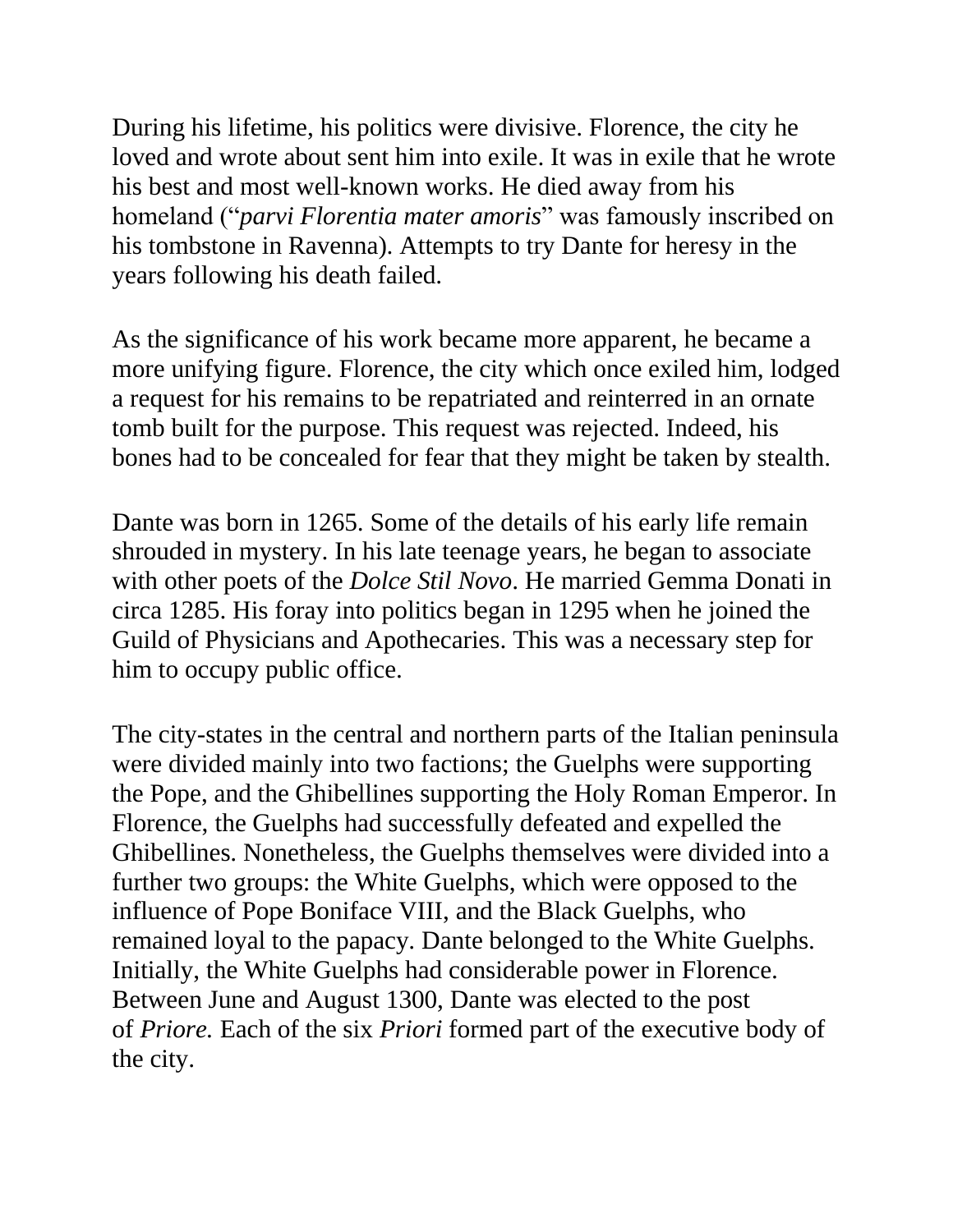Pope Boniface VIII's appeal to Charles de Valois to rid Florence of the White Guelphs led to a takeover by the Black Guelph faction in November 1301. Dante escaped unscathed because he was on a diplomatic mission to the Pope in Rome. The city of Florence formally exiled him, and in 1302 confiscated his property. In addition, the city handed down an automatic death sentence should he ever return to Florence.

In his work, Dante never explains when he went into exile and the specific circumstances which led to it, but he does protest his innocence and expresses the hope of one day returning to his native city. This was, sadly, not to be.

# *La Vita Nova* **and** *Convivio*

The *Divine Comedy* remains a fixed star in the firmament of the Western canon. Nonetheless, had Dante written only his earlier works, such as *La Vita Nova*, *Convivio,* and *De vulgari eloquentia*, he would still be regarded as one of the greats of his generation. His influence on other great authors such as Chaucer, Milton, and T.S. Eliot adds to the significance of this man and his work.

In addition to being a central literary figure, Dante is also one of the great characters of literature since he himself is the main character of all of his significant works. In *La Vita Nova*, he espouses the virtues and beauty of his courtly love for Beatrice ("she who confers blessings") from the time when he first laid eyes on her until her death. His love for Beatrice still permeates *Convivio*, but he ventures further to explore his respect for the vernacular and his passion for learning. Beatrice is to some degree replaced by the "donna gentile"— Lady Philosophy—who he describes as the beautiful and most honest daughter of the emperor of the universe ("*la bellissima e onestissima figlia de lo imperadore de lo universo*"). Influenced by Scholastic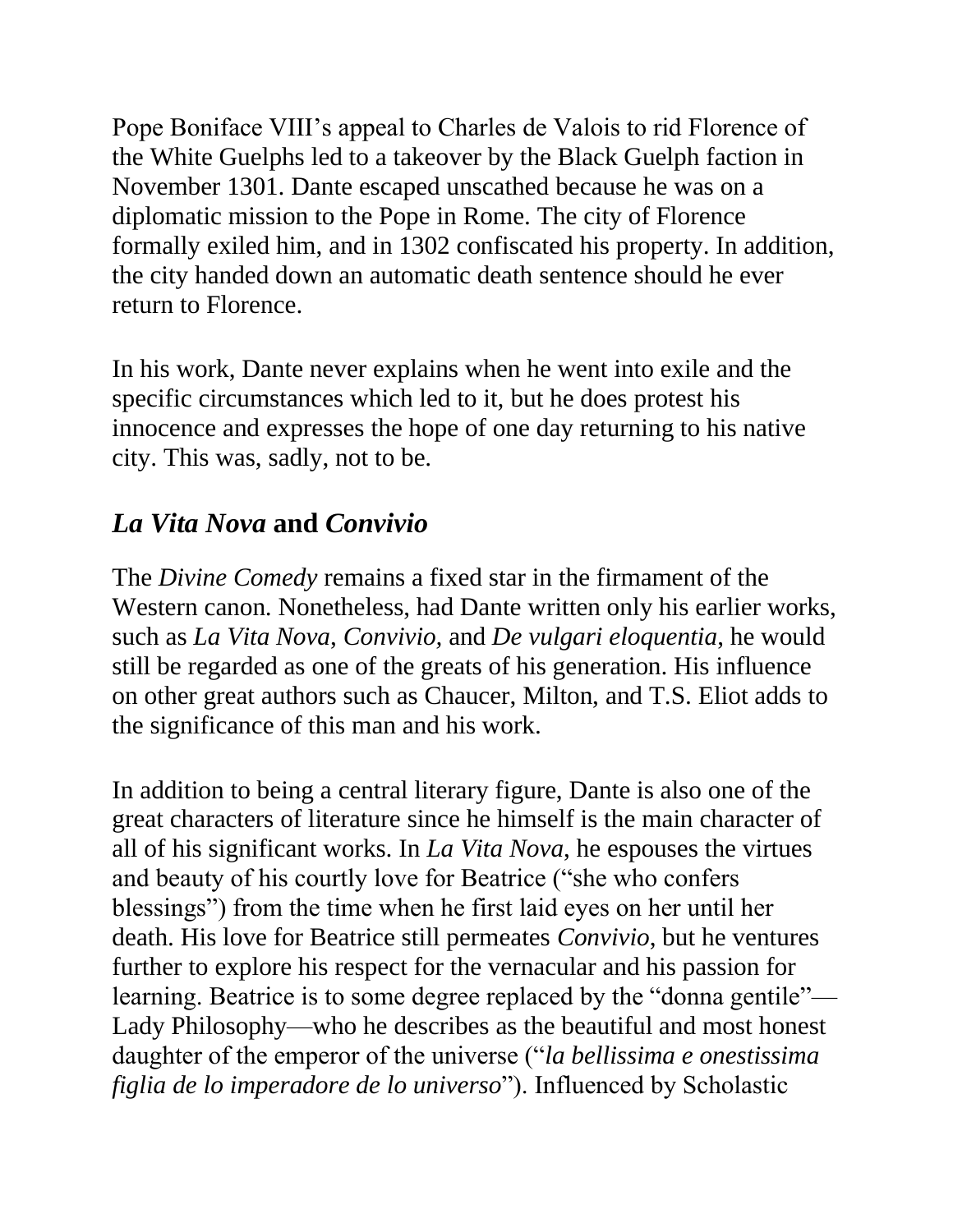thinking, he underpins his work in the knowledge of two great sets of truth: those espoused by science and philosophy and the truths of Faith.

These two books are incredibly different yet intimately related. The reader gets a privileged glimpse into Dante's personal growth as a man of letters, a poet, and a lover. With perhaps the sole exception of Augustine of Hippo, he writes with a degree of self-awareness that unseen in literature until that point.

# **The** *Divine Comedy*

The *Comedy* was nicknamed "Divine" by Giovanni Boccaccio, whose role in shaping our understanding of Dante remains invaluable. In addition to writing a sympathetic biography of the man, Boccaccio was the first to give a *Lectura Dantis,* which involves the declamation of various *Canti* before an audience.

In the *Divine Comedy*, the reader one again experience the many different facets of Dante: the poet, politician and philosopher, and literary character who embarks on a journey that enables him to rise above the moral turpitude of his age and come face to face with truth, beauty, and goodness.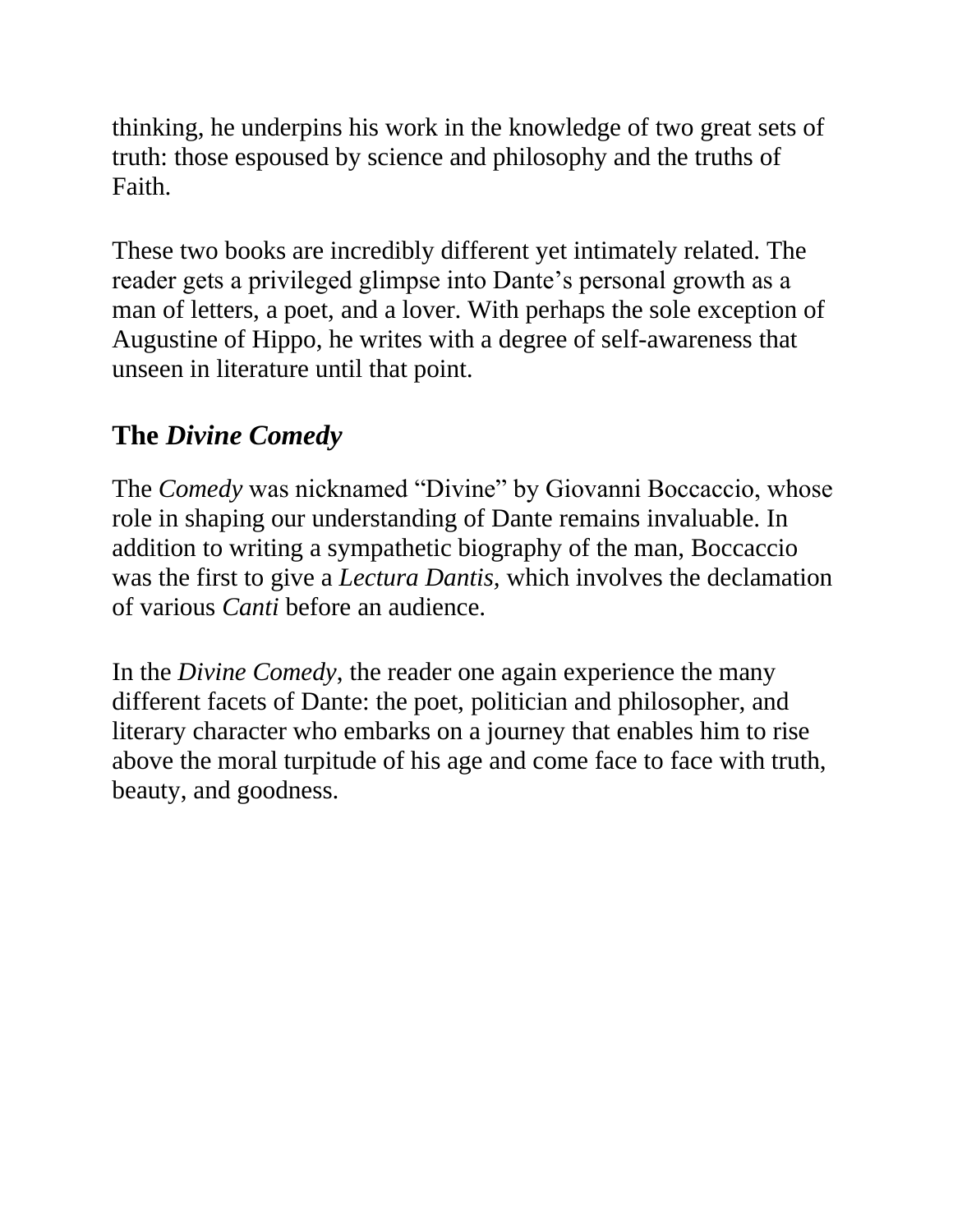

A painted miniature of Dante and Virgil speaking to Statius in Canto XXI. Image taken from f. 100v of the *Divina Commedia.*

PHOTO: BRITISH LIBRARY VIA PICRYL.

Despite these noble aims, Dante does not present himself as a hero; indeed, there is an element of vulnerability. He is 35 years old, halfway through his life and feeling somewhat lost ("*Nel mezzo del cammin di nostra vita mi ritrovai per una selva oscura ché la diritta*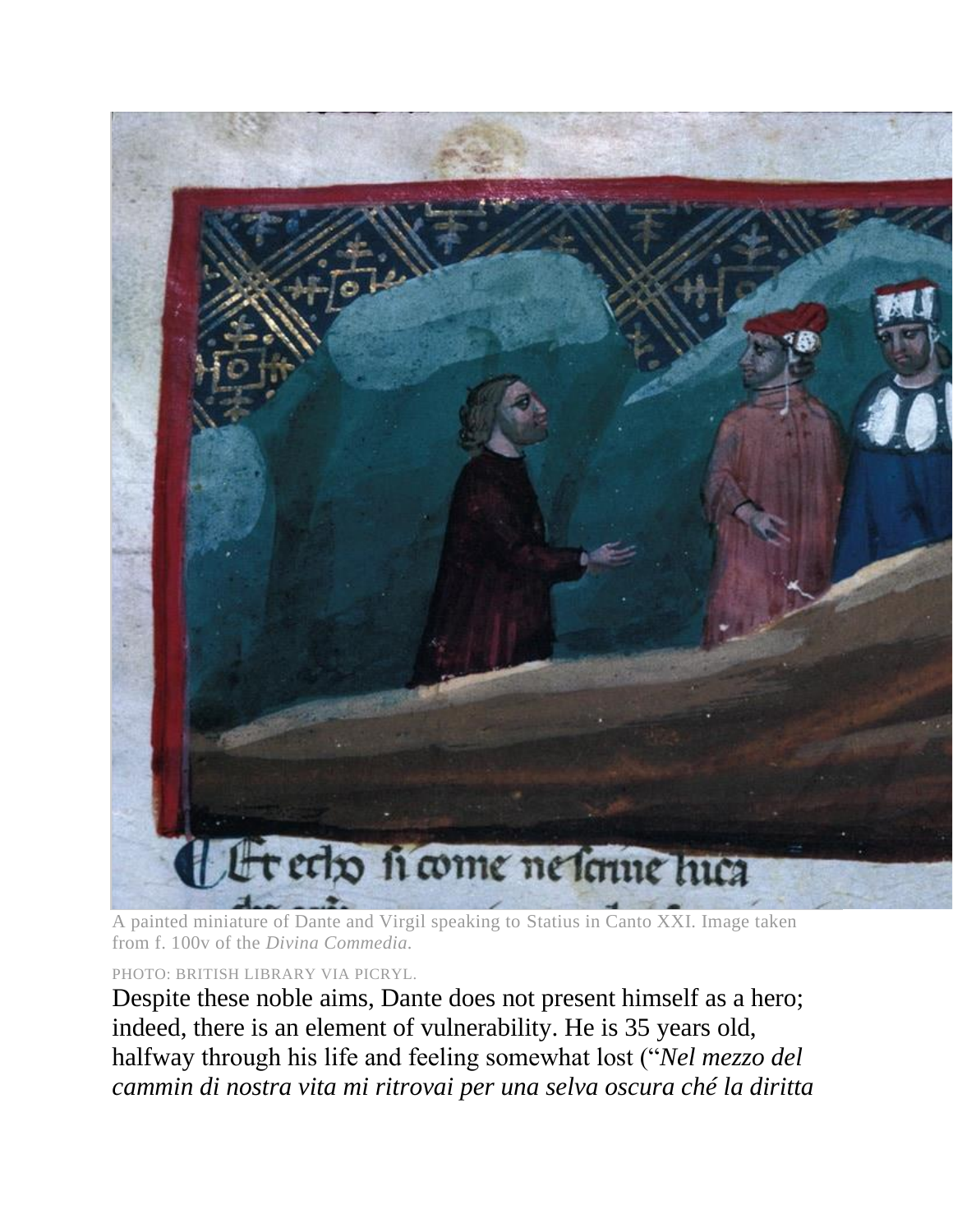*via era smarrita*"). The year is 1300—a Jubilee year where pilgrims travelling to Rome can gain indulgences. Dante's journey itself is one of purgation and conversion; some parallels may be drawn with St Augustine's journey in the *Confessions*. Both start their journey as sinners; both undergo an experience of conversion; and both are led by different companions along their journey (though, in Dante's case, these companions are allegorical).

Dante chooses Virgil as his companion through Hell and Purgatory. The Roman poet proves to be a good travel companion: a man of letters, a lover of reason, and an inspiring quasi-paternal figure. Virgil, however, is a pagan philosopher, and he must leave Dante at the gates of Paradise. There, Dante has Beatrice as guide to the summit of paradise: the Beatific Vision. Throughout his journey, Dante meets various persons. Some, such as Antaeus and Ulysses, are fictional characters from antiquity. They are joined by other real personages from classical times (such as Brutus and Cleopatra) and biblical figures (including Caiphas and Judas Iscariot). Dante juxtaposes these historical and mythical characters with his contemporaries, including Pope Celestine V, Pope Boniface VIII, Count Ugolino, and Brunetto Latini.

His work gives a glimpse into the holistic and rich worldview of the period, one which was underpinned by metaphysical and theological assumptions. It singlehandedly dispels the myth that this period was some kind of "dark age." On the contrary, the late medieval period and the earlier medieval periods it was built on—embodies a deep and complex understanding of natural law and the natural order. God is the lynchpin upon which everything hangs. Every created being is a thought in the divine mind. Man is created in the image and likeness of God and, thus, is at the centre of the universe. Nonetheless, this gives him an obligation to rule and govern according to God's design and through the order that God himself ordained. Sin is understood as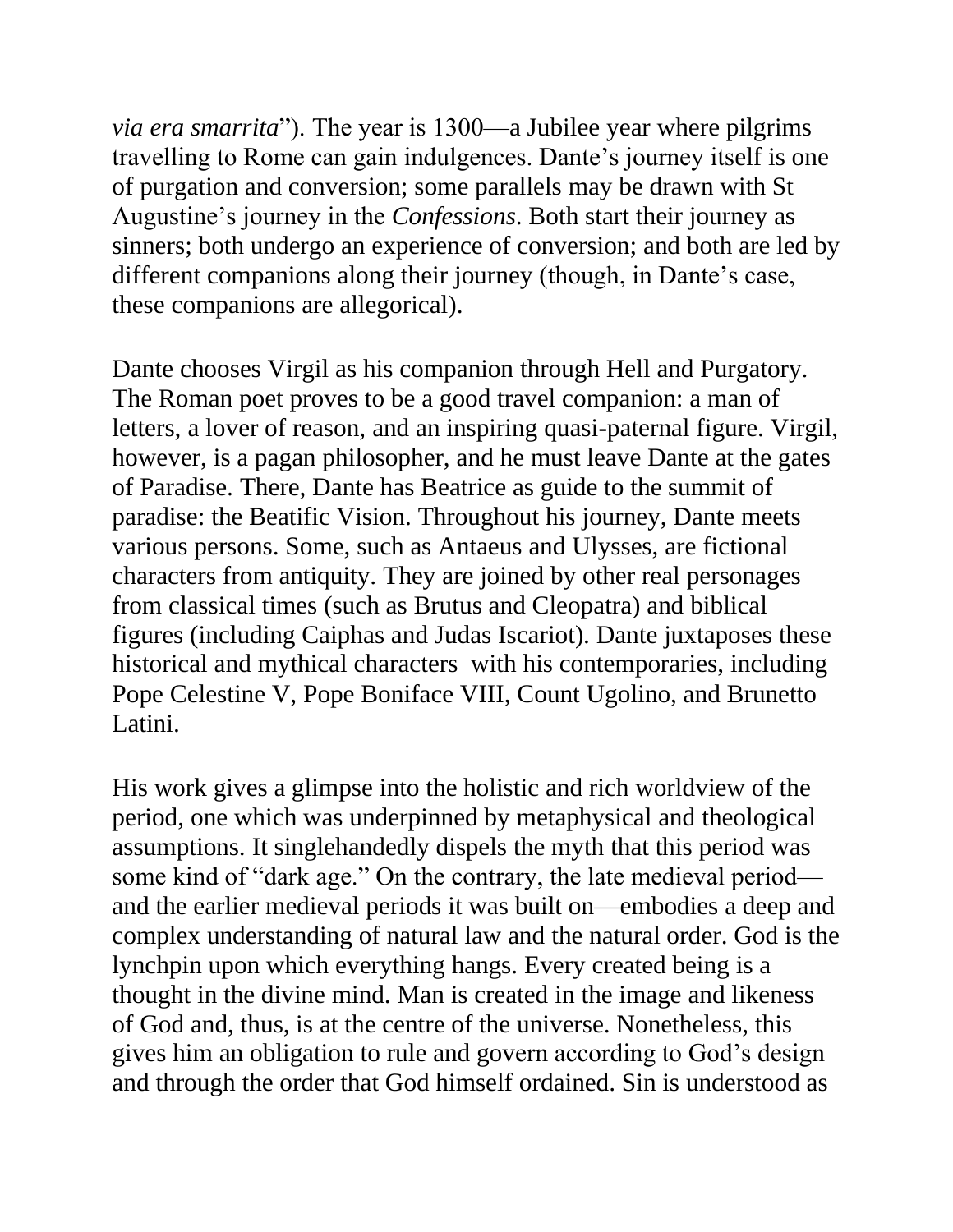being the offence that goes against God and nature; Hell is the consequence of disrupting that Divine Order.



et coyo upano apiù tame che paa

Detail of a medieval miniature taken from Dante's *Inferno*. In the image, Dante is attacked by three beasts: a leopard (who represents lust), a lion (who represents pride), and a she wolf (representing greed).

PHOTO: COURTESY OF THE BRITISH LIBRARY VIA PICRYL.

Dante's work also shows a nuanced understanding of grace and redemption. Repentance is what distinguishes those who, through Purgatory, can hope to see the beatific vision from those who languish forever in the horrors of hell.

### **The contemporary significance of Dante**

The *Divine Comedy's* emphasis on Purgatory is interesting in that it reflects one of the primary theological debates of the period. Though prayers for the dead were always an integral part of the life of the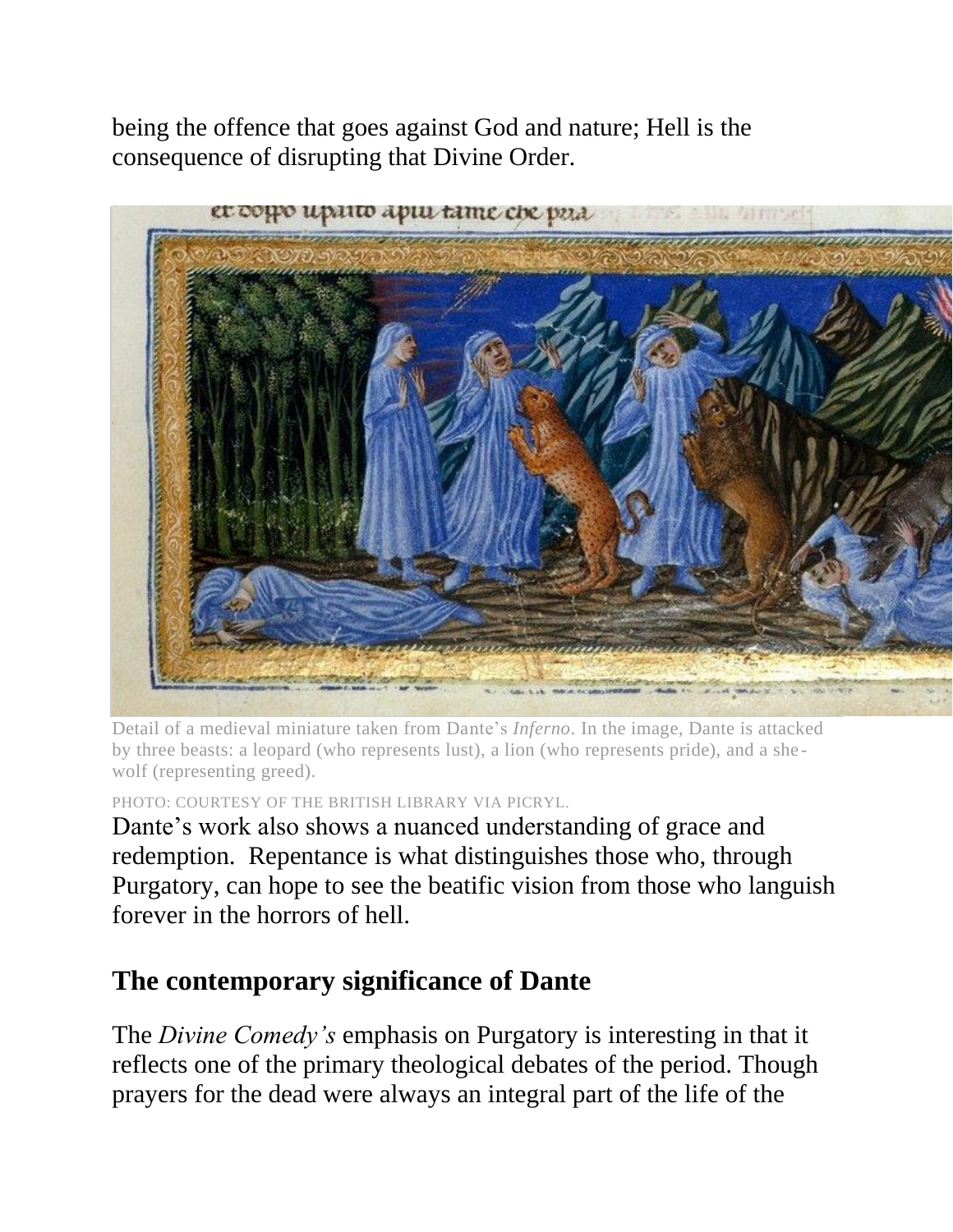Church (in Augustine's *Confessions*, for example, the dying Monica urges her son "remember me at the altar of the Lord wherever you may be"), it was only at the Second Council of Lyon in 1274 that Purgatory was defined as a place for grace to purify souls after death. Lyon emphasised the utility of prayers and sacrifice by the living for the dead; however, details were scant.

The lack of detail does not deter Dante; he embraces the Church's teachings and takes copious creative licence in depicting Purgatory for his readers. He uses the allegory of a place with seven terraces, each corresponds to a particular vice, and each evil is punishable by an equivalent punishment linked to that specific sin. However, the suffering in Purgatory has a salvific function; the souls in Purgatory know that their grief will lead them to Heaven. It is, therefore, a place where one changes and grows morally and spiritually. This, in itself, was different from how some of his contemporaries imagined Purgatory. Significantly, Dante places angels rather than demons in Purgatory, thus contradicting the widespread view that it was a "temporary hell." Instead, his work reimagines Purgatory as the sure way to the beatific vision.

Dante's work also addresses the great political question of the period: the relationship between the temporal and the spiritual. Roger Scruton succinctly summed up Dante's dilemma: "Dante argues that both institutions—empire and papacy—are sanctioned by divine ordinance, and both are necessary, the one holding all legitimate temporal power, and the other all legitimate spiritual power. The papacy cannot wield temporal power without also losing spiritual authority, in particular, its authority to adjudicate disputes by referring them to the law of God. Its attempt to transform itself into a princedom was, therefore, a lapse from its divine mission and apostolic constitution." In this sense, Dante recognised the tensions that remain with us today and tackled these questions of allegiance.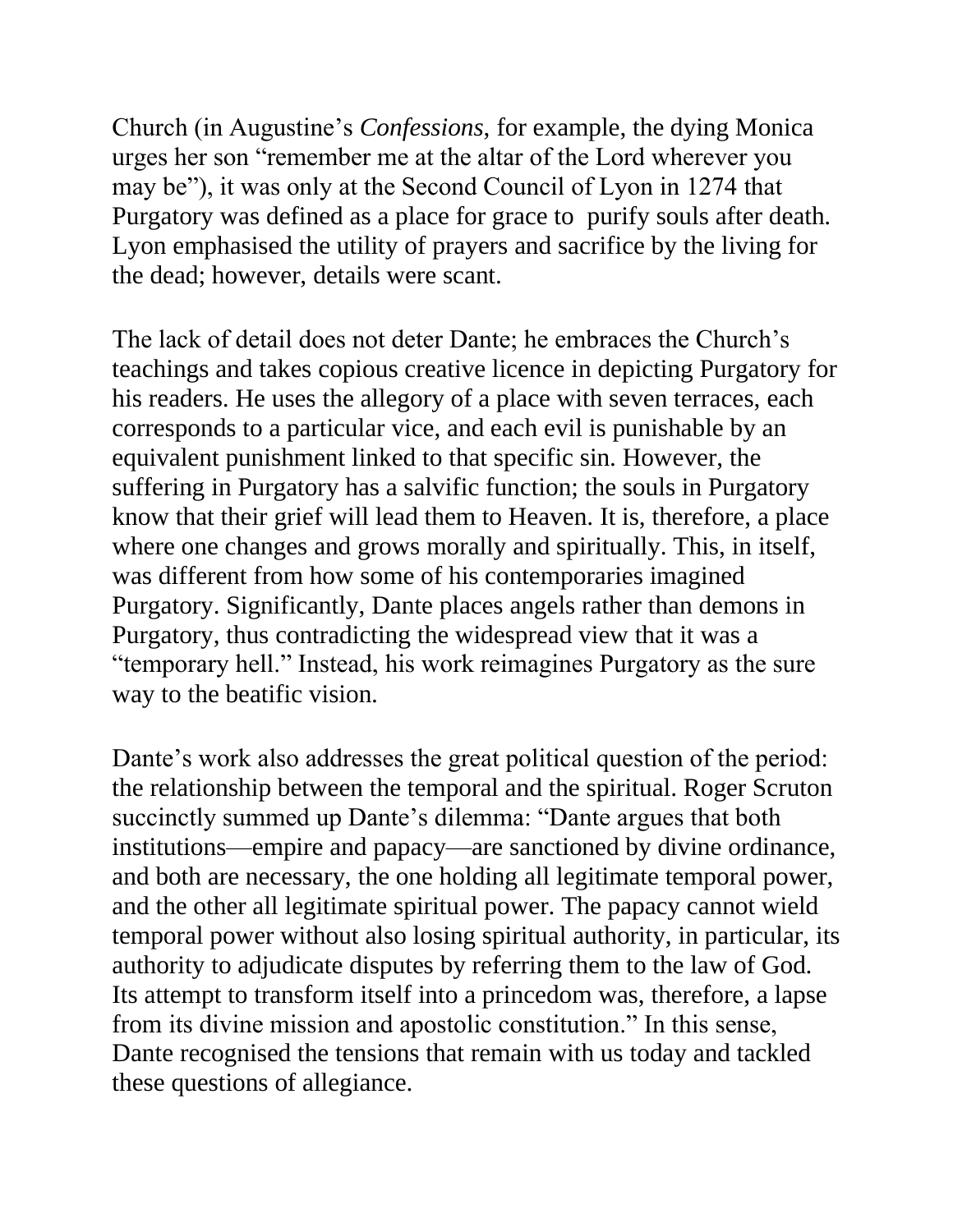## **Why Dante remains relevant**

Dante's decision to write in the Tuscan vernacular was groundbreaking. He explores the use of the vernacular in various works and at some length in his unfinished book *De vulgari eloquentia*. This choice to write in his native tongue was challenging. Latin was the learned language of the day, and it was easier to write in this language than in the vernacular. Dante's choice inspired future writers and scholars, not least Cardinal (and Knight of Malta) Pietro Bembo, who wrote his *Prose della volgar lingua* (1525) based on the works of Dante, Petrarch and Boccaccio. He may, thus, be considered one of the fathers of the Italian language.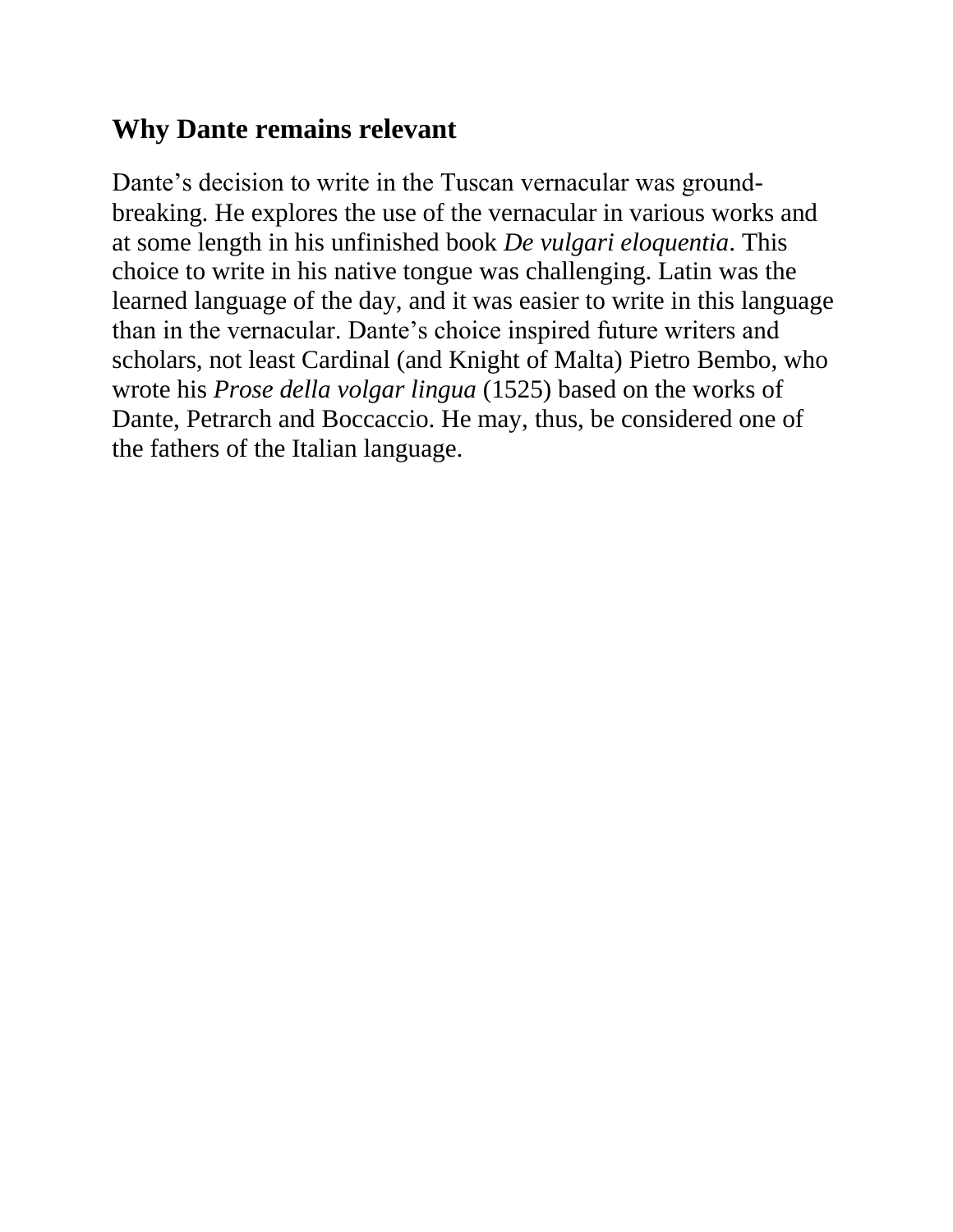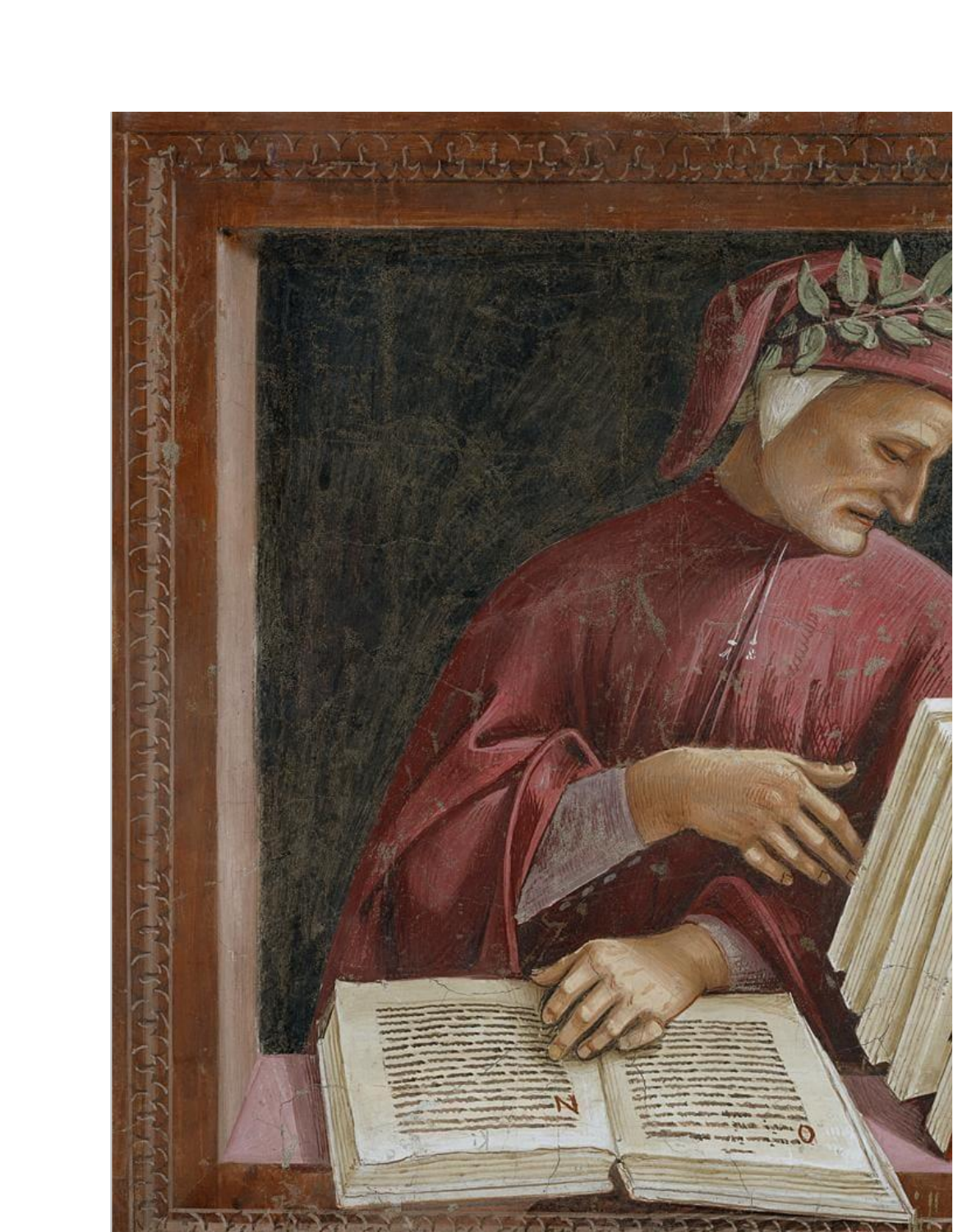Close-up of the center panel in a fresco by Luca Signorelli (1450-1523) in the Capella di San Brizio in Orvieto.

#### PHOTO: COURTESY OF GEORGES JANSOONE, LICENSED UNDER CC BY-SA 3.0.

Dante Alighieri's significance stems from his work and extends beyond it. He is the quintessential European figure, epitomising the different strands which make Europe a culturally rich and distinct continent (though many now deny this heritage). He baptizes the epic poem with Christian themes; unites the characters and language of the two lodestars of the classical world—ancient Rome and Greece—with biblical and Christian arguments. The themes of journey and exile and light and darkness transcend time and space. This makes Dante more relevant than ever.

Dante engages with the quintessential question on the meaning of life and what the 'good life' constitutes. In Canto 26, we read: "Consider ye the seed from which ye sprang; Ye were not made to live like unto brutes, But for pursuit of virtue and of knowledge" ("*Considerate la vostra semenza: fatti non foste a viver come bruti, ma per seguir virtute e canoscenza*"). This passage epitomises the poem's devotion to the idea of order as mandated by God and as visible in nature. Human nature offers humanity the opportunity to transcend animal instinct, go beyond personal satisfaction, and seek virtue, knowledge, and beauty.

Dante does not hold back from drawing conclusions from classical philosophy. However, Dante embraces a *saeculum* shaped and oriented towards God. Hell is a state of being without the presence of God. Dante's *Inferno* is also a profound commentary on the sociopolitical situation of the time. Personal sins and foibles always have a broader impact; indeed, social ills often result from individual shortcomings. On the other hand, Heaven is the vision of a mystery that human reason cannot grasp but is, nonetheless, called to behold: the Beatific Vision, the beholding of God in Whom all order is beauty and beauty is perfectly ordered In our own grievously disordered